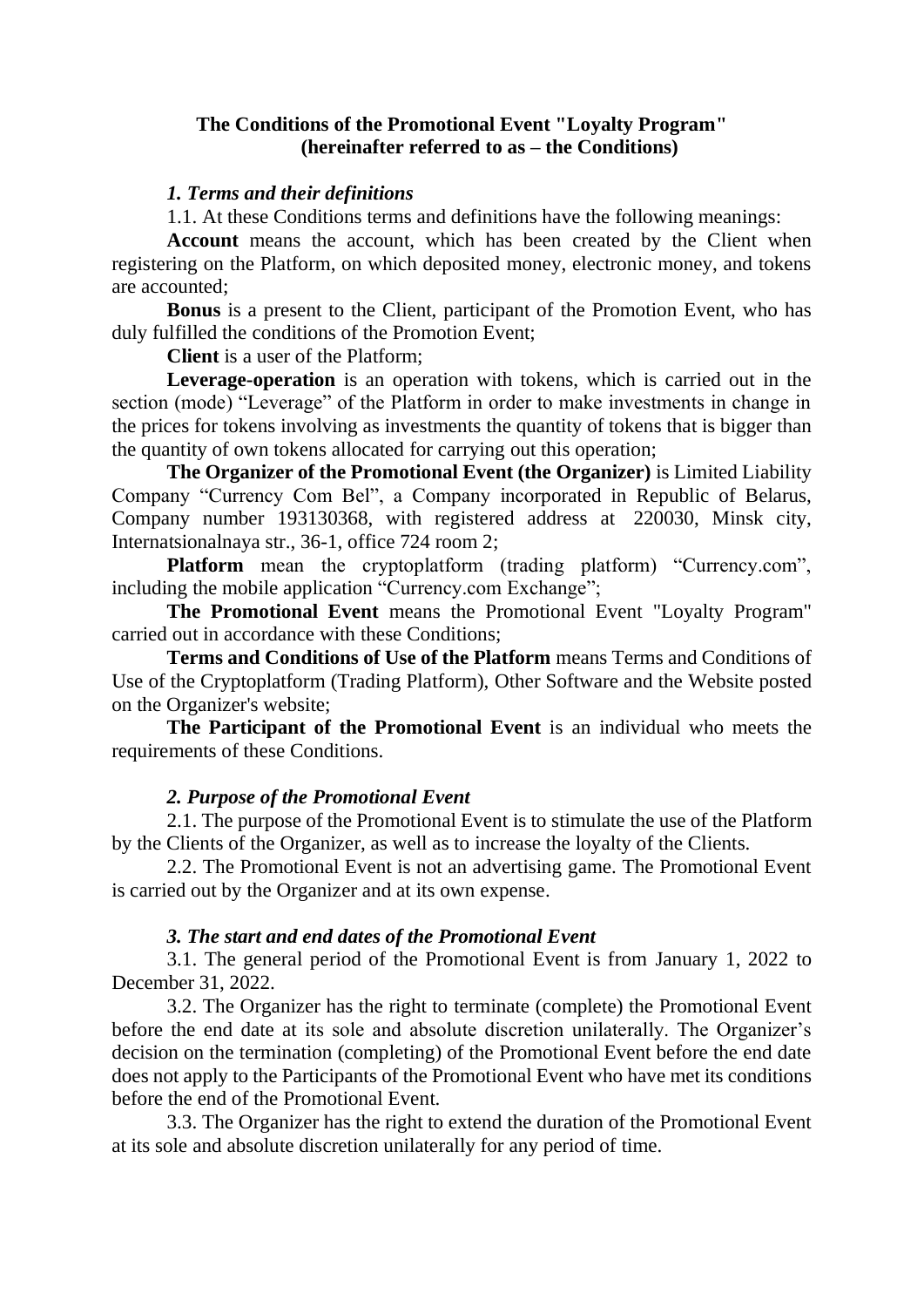# *4. Conditions under which an individual becomes a participant in the Promotional Event*

4.1. The Promotion Event is held among individuals who meet the requirements for using the Platform specified in section 4 of the Terms and Conditions of Use of the Platform, provided that this individual has not previously created an Account on the Platform, including under a different name or other identification data. Clients who have participated in the promotional event "Welcome Bonus" run by the Organizer are not allowed to participate in this Promotional Event.

4.2. The Client must comply with these Conditions, use the rights granted to him to participate in the Promotional Event in good faith and reasonably, based on the objectives of the Promotional Event and not to abuse these Conditions and the right to participate in the Promotional Event.

4.3. Clients take part in the Promotional Event at their own request and at their own discretion.

4.4. Clients who are registered, have a permanent place of residence or are residents of the Republic of Belarus or the Russian Federation cannot be Participants in the Promotionional Event .

# *5. Conditions of the Promotional Event*

5.1. In order to become a Participant of the Promotional Event, an individual must perform the following actions:

- create an Account on the Platform;

- perform Leverage-operations on the Platform.

## *6. Bonuses for fulfilling the conditions of the Promotional Event*

6.1. Each Client is entitled to the same Bonus for performing Leverageoperations. The Bonus amount depends on the closed volume of the Leverage-operation and the type of token with which the Client performed the Leverage-operation, and is indicated in the table placed in sub-clause 6.2 of this clause.

The closed volume for a Leverage-operation is understood only as the amount of the closing (terminating) the Leverage-operation transaction (i.e. the amount of the opening the Leverage-operation transaction is not taken into account for the purpose of calculating the closed volume of the Leverage-operation).

| Type of token with which | Closed volume     | Closed volume     | Closed volume     |
|--------------------------|-------------------|-------------------|-------------------|
| the Client performed the | on Leverage-      | on Leverage-      | on Leverage-      |
| Leverage-operation       | operation in US   | operation in US   | operation in US   |
|                          | dollars           | dollars           | dollars           |
|                          | $5 - 20$ mln.     | $20 - 50$ mln.    | over 50 mln.      |
| <b>Tokenised Shares</b>  | <b>Bonus</b>      | <b>Bonus</b>      | <b>Bonus</b>      |
|                          | 20 USD.cx         | 40 USD.cx         | 60 USD.cx         |
|                          | for every million | for every million | for every million |
| <b>Tokenised Indices</b> | <b>Bonus</b>      | <b>Bonus</b>      | <b>Bonus</b>      |
|                          | 3 USD.cx          | 8 USD.cx          | 11 USD.cx         |
|                          | for every million | for every million | for every million |
| Tokenised currencies     | <b>Bonus</b>      | <b>Bonus</b>      | <b>Bonus</b>      |

6.2.